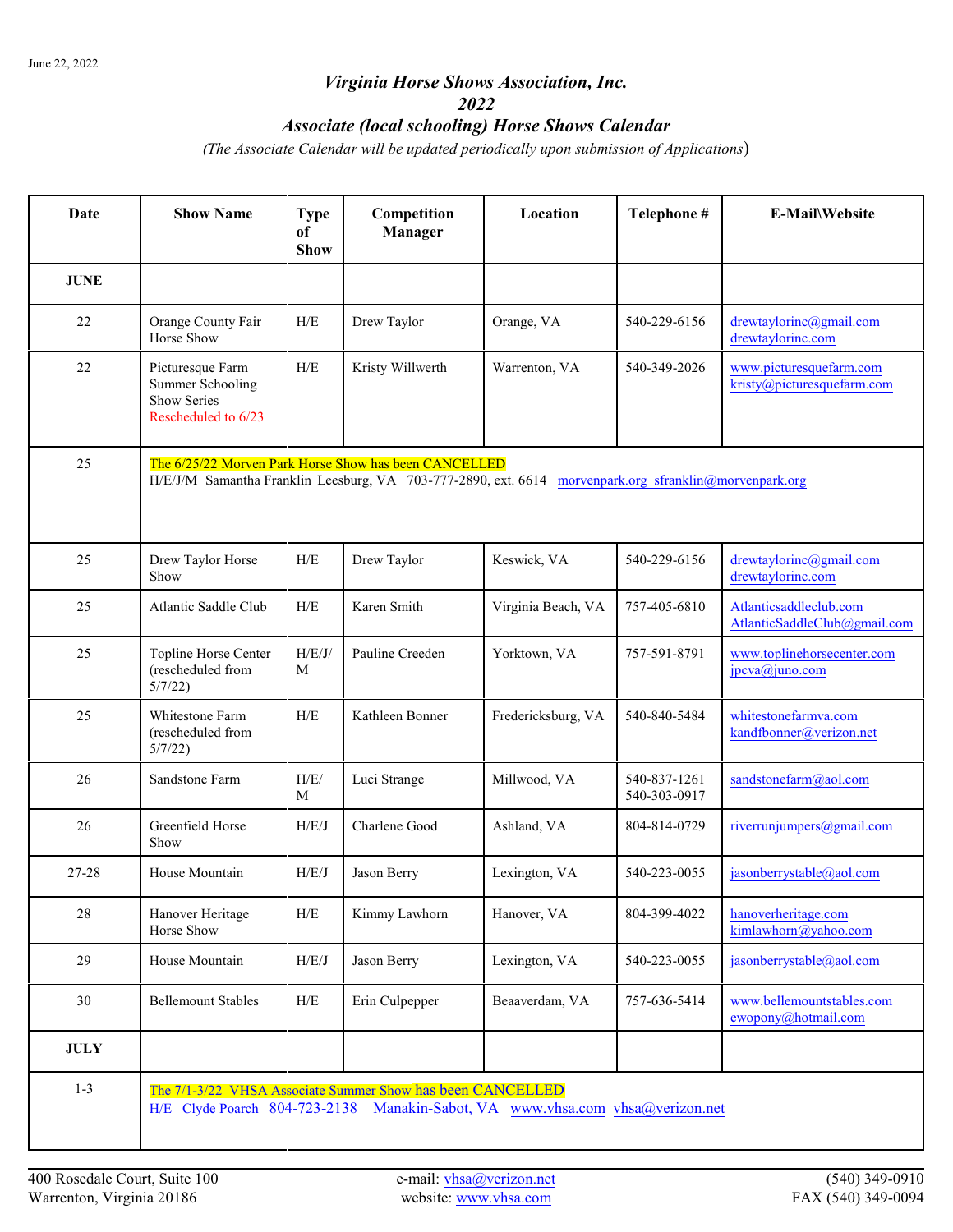| $\overline{2}$ | Foxtail Farm<br>(rescheduled from<br>4/10/22                                         | H/E         | Dana Kiser                                                            | Smithfield, VA    | 757-359-9197               | foxtailfarm $1$ ( $a$ ) gmail.com<br>foxtailfarm.biz        |
|----------------|--------------------------------------------------------------------------------------|-------------|-----------------------------------------------------------------------|-------------------|----------------------------|-------------------------------------------------------------|
| $\overline{2}$ | Randolph-Macon<br><b>Equestrian Center</b>                                           | H/E/<br>M   | John West                                                             | Ashland, VA       | 804-337-7567               | johnwest@rmc.edu                                            |
| $2 - 3$        | Memory's Hill Stables                                                                | H/E/<br>M   | Ashley Holsinger                                                      | Waynesboro, VA    | 540-383-6424               | www.memoryshillstables.com<br>ashley@memoryshillstables.com |
| $\overline{4}$ | Oakland Heights Farm                                                                 | H/E         | Jacque Franco                                                         | Gordonsville, VA  | 540-229-9118               | oaklandheightsfarm@gmail.com<br>www.oaklandheightsfarm.com  |
| 5              | Hanover Heritage<br>Horse Show                                                       | H/E         | Kimmy Lawhorn                                                         | Hanover, VA       | 804-399-4022               | hanoverheritage.com<br>kimlawhorn@yahoo.com                 |
| 6              | Picturesque Farm<br><b>Summer Schooling</b><br>Show Series                           | H/E         | Kristy Willwerth                                                      | Warrenton, VA     | 540-349-2026               | www.picturesquefarm.com<br>kristy@picturesquefarm.com       |
| 8              | Four Oaks Farm                                                                       | ${\rm H/E}$ | Aileen Ryalls                                                         | Palmyra, VA       | 434-531-3366               | www.FourOaksFarmVA.com                                      |
| 8              | Clairvaux Summer<br>Horse Show                                                       | H/E/<br>M   | Terri Young                                                           | Leesburg, VA      | 571-259-2034               | clairvauxllc@gmail.com<br>cveq.com                          |
| 9              | Topline Horse Center                                                                 | H/E/J/<br>M | Pauline Creeden                                                       | Yorktown, VA      | 757-591-8791               | www.toplinehorsecenter.com<br>jpcva@juno.com                |
| 9              | Autumn Olive Farm                                                                    | H/E         | Syndi Pickney-Blunk                                                   | Goochland, VA     | 804-457-3707               | www.autumnolivefarm.com<br>autumnolivefarm@msn.com          |
| 9              | Silver Lining Farm                                                                   | H/E         | John West                                                             | Manakin-Sabot, VA | 804-337-7567               | jwest23005@gmail.com                                        |
| 9              | Hidden Haven                                                                         | H/E/<br>M   | Lisa Powers<br>(Beckwith)                                             | Doswell, VA       | 804-441-5206               | hiddenhavenonline.com<br>springintothering@gmail.com        |
| 10             | EKG Stables @ Hill<br>Valley Farm                                                    | H/E/<br>M   | Erin Grampp                                                           | Spotsylvania, VA  | 540-582-6272               | www.ekgstables.com<br>eringrampp@aol.com                    |
| 10             | Morven Park                                                                          | H/E/J/<br>M | Hannah McSween                                                        | Leesburg, VA      | 703-777-2890,<br>ext. 6615 | www.morvenpark.org<br>eqoffice@morvenpark.org               |
| 10             | H/E Jessica Straus Boppe Ashland, VA 804-306-1034 hhfjas@gmail.com haverhillfarm.com |             | The 7/10/22 Haverhill Farm Horse Show has been RESCHEDULED to 7/24/22 |                   |                            |                                                             |
| $11 - 12$      | House Mountain                                                                       | H/E/J       | Jason Berry                                                           | Lexington, VA     | 540-223-0055               | jasonberrystable@aol.com                                    |
| 12             | Southern Heritage<br>Farm                                                            | H/E         | <b>Betsy Price</b>                                                    | Midland, VA       | 540-270-4615               | shfboarding4u@aol.com<br>southernheritagefarm.com           |
| 12             | Hanover Heritage<br>Horse Show                                                       | H/E         | Kimmy Lawhorn                                                         | Hanover, VA       | 804-399-4022               | hanoverheritage.com<br>kimlawhorn@yahoo.com                 |
| 13             | Picturesque Farm<br><b>Summer Schooling</b><br>Show Series                           | H/E         | Kristy Willwerth                                                      | Warrenton, VA     | 540-349-2026               | www.picturesquefarm.com<br>$k$ risty@picturesquefarm.com    |
| 13             | House Mountain                                                                       | H/E/J       | Jason Berry                                                           | Lexington, VA     | 540-223-0055               | jasonberrystable@aol.com                                    |
| 14             | <b>Bellemount Stables</b>                                                            | H/E         | Erin Culpepper                                                        | Beaaverdam, VA    | 757-636-5414               | www.bellemountstables.com<br>ewopony@hotmail.com            |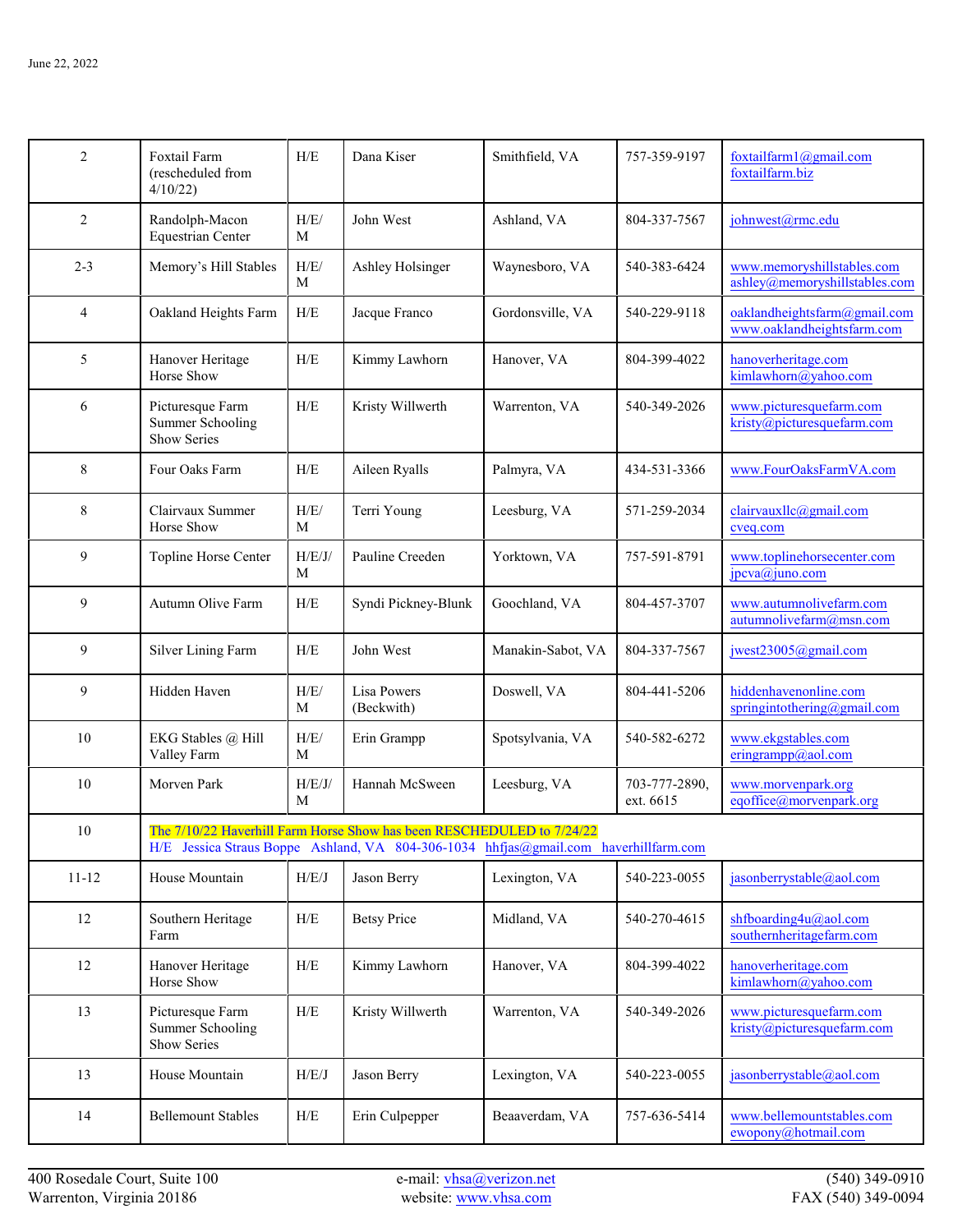| 16        | TWA/CHSA/BHSA<br>Hunter Show                               | H/E/<br>M   | Gegi Winslett             | Spotsylvania, VA    | 540-972-1342 | twahs@earthlink.net<br>twahorseshows.yolasite.com                                            |
|-----------|------------------------------------------------------------|-------------|---------------------------|---------------------|--------------|----------------------------------------------------------------------------------------------|
| 16        | Hazelwild Farm                                             | H/E         | Teresa Seay               | Fredericksburg, VA  | 540-891-7101 | equestrian@hazelwildfarm.com<br>hazelwildfarm.com                                            |
| 16        | Hamilton Oakes Farm                                        | ${\rm H/E}$ | Holly Welter-<br>McDaniel | Meherrin, VA        | 434-390-0483 | hollyweltermcdaniel@gmail.co<br>m                                                            |
| 16        | Atlantic Saddle Club                                       | ${\rm H/E}$ | Karen Smith               | Virginia Beach, VA  | 757-405-6810 | Atlanticsaddleclub.com<br>AtlanticSaddleClub@gmail.com                                       |
| 16        | <b>Stonehouse Stables</b>                                  | H/E         | Tara Best                 | Toano, VA           | 757-566-0666 | stonehousestables.com<br>tara@stonehousestables.com                                          |
| 17        | Sandstone Farm<br>Jumper Show                              | J           | Luci Strange              | Millwood, VA        | 540-837-1261 | sandstonefarm@aol.com                                                                        |
| 17        | <b>Hunter Lane Stables</b>                                 | H/E         | Elaine Wilson             | N. Chesterfield, VA | 804-743-1986 | ewilson@verizon.net                                                                          |
| 17        | <b>CVSJA</b>                                               | J           | Kimberly Anderson         | Manakin-Sabot, VA   | 804-337-7190 | cvsjashows@gmail.com<br>cvsja.com                                                            |
| 17        | Locke Meadows<br>Hunter Show Series                        | H/E/<br>М   | Holly Leasor              | Berryville, VA      | 304-279-2147 | www.lockemeadows.com/events<br>.html<br>holly1tempi@hotmail.com                              |
| 20        | Picturesque Farm<br><b>Summer Schooling</b><br>Show Series | ${\rm H/E}$ | Kristy Willwerth          | Warrenton, VA       | 540-349-2026 | www.picturesquefarm.com<br>kristy@picturesquefarm.com                                        |
| 22        | Oakland Heights Farm                                       | H/E         | Jacque Franco             | Gordonsville, VA    | 540-229-9118 | oaklandheightsfarm@gmail.com<br>www.oaklandheightsfarm.com                                   |
| 23        | <b>Stonehouse Stables</b>                                  | H/E         | Tara Best                 | Toano, VA           | 757-566-0666 | stonehousestables.com<br>$\overline{\text{tara}\textcircled{a}\text{stonehousestables.com}}$ |
| 23        | Autumn Olive Farm                                          | H/E         | Syndi Pickney-Blunk       | Goochland, VA       | 804-457-3707 | www.autumnolivefarm.com<br>autumnolivefarm@msn.com                                           |
| 23        | Fox Pointe Farm                                            | ${\rm H/E}$ | Colleen Seely             | Quinton, VA         | 804-263-5191 | foxpointefarm@gmail.com                                                                      |
| 23-24     | Gray Horse Farm                                            | H/E/J       | Courtenav J. Baber        | Powhatan. VA        | 804-241-3377 | www.gravhorsefarmvirginia.co<br>m<br>ghthorseshows@gmail.com                                 |
| 23-24     | <b>TWA Summer</b><br>Hunter/Jumper Show                    | H/E/J/<br>M | Gegi Winslett             | Warrenton, VA       | 540-972-1342 | twahs@earthlink.net<br>twahorseshows.yolasite.com                                            |
| $23 - 24$ | Memory's Hill                                              | H/E/<br>M   | Ashley Holsinger          | Waynesboro, VA      | 540-383-6424 | www.memoryshillstables.com<br>ashley@memoryshillstables.com                                  |
| 24        | Red Gate Farm Hunter<br>Series                             | H/E/<br>М   | Christine Vitkus          | Bluemont, Va        | 703-585-7586 | www.redgatefarmva.com                                                                        |
| 24        | <b>Brookhill Horse Show</b><br>Series                      | ${\rm H/E}$ | <b>Stephen Bickers</b>    | Charlottesville, VA | 434-906-8378 | stephen.s.bickers@gmail.com                                                                  |
| 24        | Haverhill Farm<br>(rescheduled from<br>7/10/22             | H/E         | Jessica Straus Boppe      | Ashland, VA         | 804-306-1034 | hhfjas@gmail.com<br>haverhill farm.com                                                       |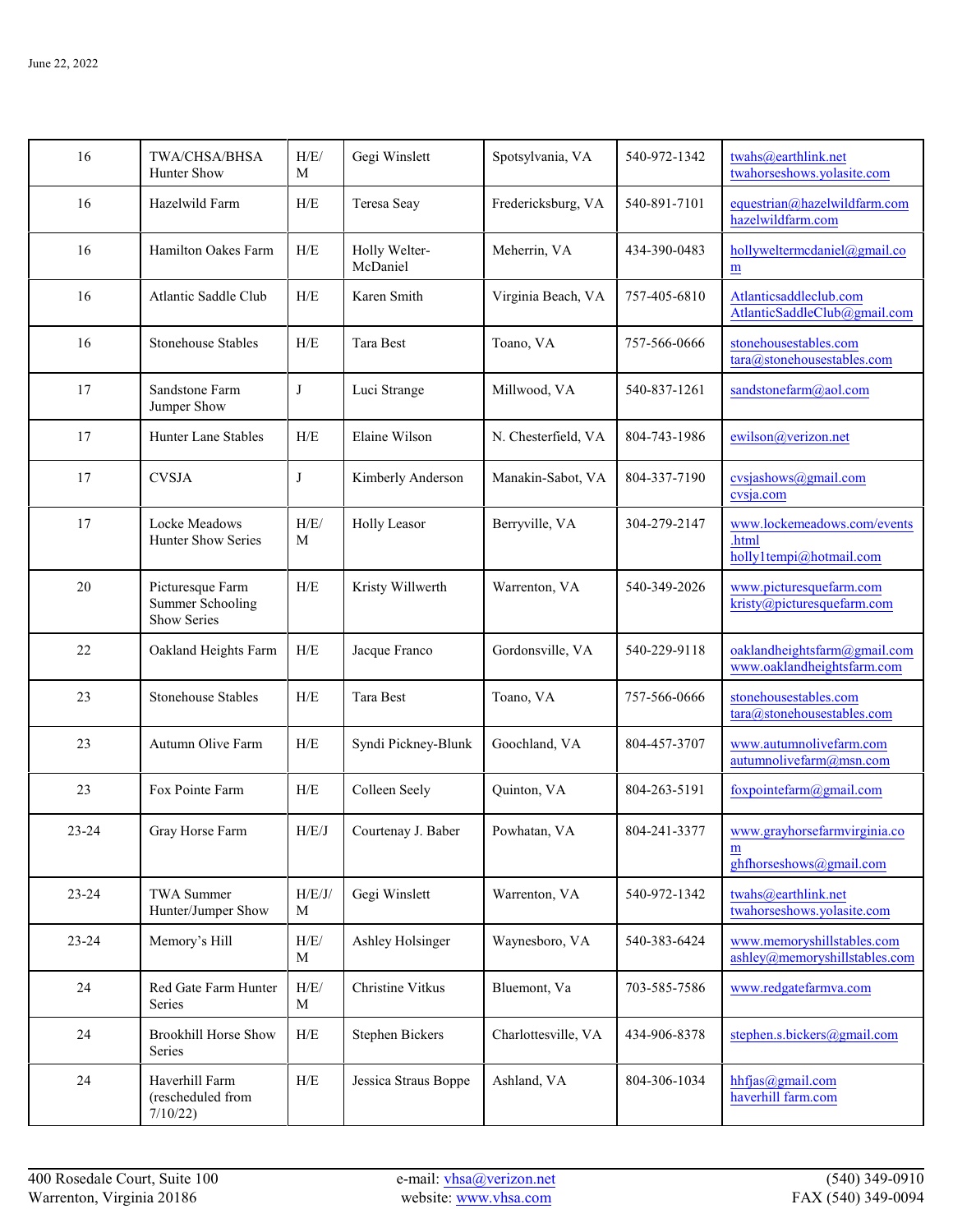| 27            | Picturesque Farm<br><b>Summer Schooling</b><br>Show Series                                      | H/E             | Kristy Willwerth                                        | Warrenton, VA     | 540-349-2026                 | www.picturesquefarm.com<br>kristy@picturesquefarm.com      |
|---------------|-------------------------------------------------------------------------------------------------|-----------------|---------------------------------------------------------|-------------------|------------------------------|------------------------------------------------------------|
| 28            | <b>Bellemount Stables</b>                                                                       | H/E             | Erin Culpepper                                          | Beaaverdam, VA    | 757-636-5414                 | www.bellemountstables.com<br>ewopony@hotmail.com           |
| 29            | Four Oaks Farm                                                                                  | H/E             | Aileen Ryalls                                           | Palmyra, VA       | 434-531-3366                 | www.FourOaksFarmVA.com                                     |
| 30            | Oakland Heights Farm                                                                            | H/E             | Jacque Franco                                           | Gordonsville, VA  | 540-229-9118                 | oaklandheightsfarm@gmail.com<br>www.oaklandheightsfarm.com |
| 30            | CP Horse Show                                                                                   | H/E             | Clyde Poarch                                            | Manakin-Sabot, VA | 804-720-0142                 | edgewoodone@aol.com                                        |
| 30            | Areion Equestrian                                                                               | H/E/J           | Laura Sweeney                                           | Gloucester, VA    | 757-846-3727                 | laurasweeney119@gmail.com                                  |
| 30            | Riverdale Farm                                                                                  | H/E             | Carla Francis                                           | Carrsville, VA    | 757-653-7817                 | carlabfrancis@gmail.com                                    |
| 31            | Sandstone Farm                                                                                  | H/E/<br>M       | Luci Strange                                            | Millwood, VA      | 540-837-1261<br>540-303-0917 | sandstonefarm@aol.com                                      |
| 31            | <b>Bull Run Hunt Horse</b><br>Show                                                              | ${\rm H/E}$     | Drew Taylor                                             | Locust Dale, VA   | 540-229-6156                 | drewtaylorinc.com<br>$d$ rewtaylorinc@gmail.com            |
| 31            | <b>CVSJA</b>                                                                                    | J               | Kimberly Anderson                                       | Manakin-Sabot, VA | 804-337-7190                 | cvsjashows@gmail.com<br>cvsja.com                          |
| <b>AUGUST</b> |                                                                                                 |                 |                                                         |                   |                              |                                                            |
| 3             | Picturesque Farm<br><b>Summer Schooling</b><br>Show Series                                      | H/E             | Kristy Willwerth                                        | Warrenton, VA     | 540-349-2026                 | www.picturesquefarm.com<br>kristy@picturesquefarm.com      |
| 5             | Clairvaux Summer<br>Horse Show                                                                  | $\rm H/E/$<br>M | Terri Young                                             | Leesburg, VA      | 571-259-2034                 | clairvauxllc@gmail.com<br>cveq.com                         |
| 6             | Topline Horse Center                                                                            | H/E/J/<br>M     | Pauline Creeden                                         | Yorktown, VA      | 757-591-8791                 | www.toplinehorsecenter.com<br>jpcva@juno.com               |
| 6             | BHSA Hunter &<br>Jumper Classic<br>(Double Jumper<br>Points)                                    | H/E/J           | Gegi Winslett                                           | Spotsylvania, VA  | 540-972-1342                 | twahs@earthlink.net<br>www.battlefieldhsa.com              |
| 6             | Kimnach Equestrian<br><b>LLC</b>                                                                | H/E             | Heather Kimnach                                         | Chesapeake, VA    | 757-635-3529                 | Hkimnach@gmail.com                                         |
| 6             | Randolph-Macon<br><b>Equestrian Center</b>                                                      | H/E             | John West                                               | Ashland, VA       | 804-337-7567                 | johnwest@rmc.edu                                           |
| 6             | LinMorLand Farm                                                                                 | H/E             | Victoria Skelding                                       | Gloucester, VA    | 804-815-8296                 | linmorland@aol.com                                         |
| 7             | Red Gate Farm Hunter<br>Series                                                                  | H/E/<br>M       | Christine Vitkus                                        | Bluemont, Va      | 703-585-7586                 | www.redgatefarmva.com                                      |
| 7             | H/E Erica Sjurseth Chesterfield, VA 804-822-5025 signaturefarmsva@gmail.com signaturefarmva.com |                 | The 8/7/22 Signature Farm Horse Show has been CANCELLED |                   |                              |                                                            |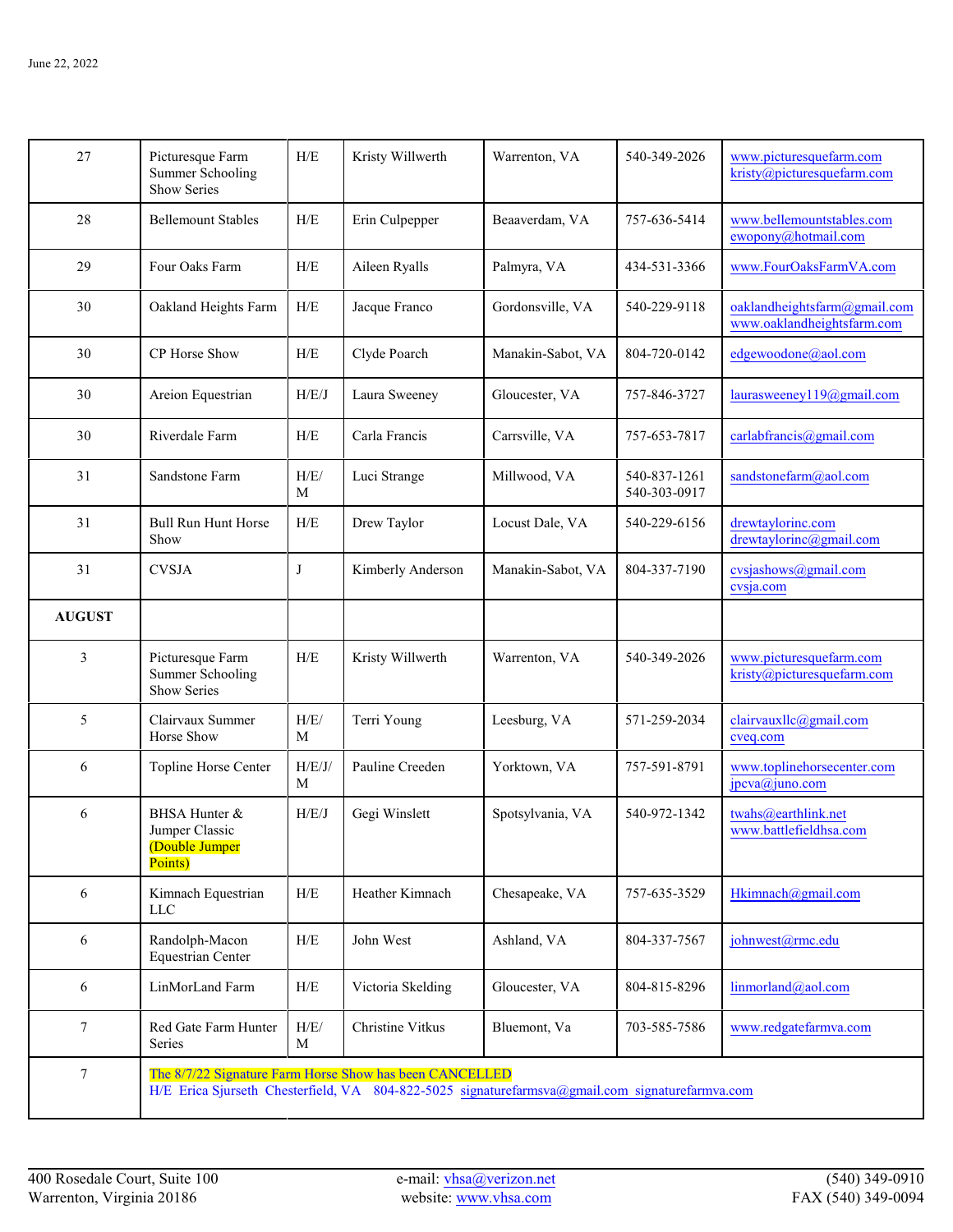| 9         | Hanover Heritage<br>Horse Show                             | H/E         | Kimmy Lawhorn                                                   | Hanover, VA                                    | 804-399-4022                 | hanoverheritage.com<br>kimlawhorn@yahoo.com                     |
|-----------|------------------------------------------------------------|-------------|-----------------------------------------------------------------|------------------------------------------------|------------------------------|-----------------------------------------------------------------|
| 10        | Picturesque Farm<br><b>Summer Schooling</b><br>Show Series | H/E         | Kristy Willwerth                                                | Warrenton, VA                                  | 540-349-2026                 | www.picturesquefarm.com<br>kristy@picturesquefarm.com           |
| 13        | Autumn Olive Farm                                          | H/E         | Syndi Pickney-Blunk                                             | Goochland, VA                                  | 804-457-3707                 | www.autumnolivefarm.com<br>autumnolivefarm@msn.com              |
| 14        | Morven Park                                                | H/E/J/<br>M | Hannah McSween                                                  | Leesburg, VA                                   | 703-777-2890,<br>ext. 6615   | morvenpark.org<br>eqoffice@morvenpark.org                       |
| 14        | EKG Stables @ Hill<br>Valley Farm                          | H/E/<br>M   | Erin Grampp                                                     | Spotsylvania, VA                               | 540-582-6272                 | www.ekgstables.com<br>eringrampp@aol.com                        |
| 14        | Sandstone Farm<br>Jumper Show                              | J           | Luci Strange                                                    | Millwood, VA                                   | 540-837-1261                 | sandstonefarm@aol.com                                           |
| 14        | Locke Meadows<br><b>Hunter Show Series</b>                 | H/E/<br>M   | <b>Holly Leasor</b>                                             | Berryville, VA                                 | 304-279-2147                 | www.lockemeadows.com/events<br>.html<br>holly1tempi@hotmail.com |
| 16        | Southern Heritage<br>Farm                                  | H/E         | <b>Betsy Price</b>                                              | Midland, VA                                    | 540-270-4615                 | shfboarding4u@aol.com<br>southernheritagefarm.com               |
| 16        | Hanover Heritage<br>Horse Show                             | H/E         | Kimmy Lawhorn                                                   | Hanover, VA                                    | 804-399-4022                 | hanoverheritage.com<br>kimlawhorn@yahoo.com                     |
| 20        | Silver Lining Farm                                         | H/E         | John West                                                       | Manakin-Sabot, VA                              | 804-337-7567                 | jwest23005@gmail.com                                            |
| 20        | Oakland Heights Farm                                       | H/E         | Jacque Franco                                                   | Gordonsville, VA                               | 540-229-9118                 | oaklandheightsfarm@gmail.com<br>www.oaklandheightsfarm.com      |
| 20        | Topline Horse Center<br>(rescheduled from<br>6/4/22        | H/E/J/<br>M | Pauline Creeden                                                 | Yorktown, VA                                   | 757-591-8791                 | www.toplinehorsecenter.com<br>jpcva@juno.com                    |
| 20        | Goose Creek Summer<br>Horse Show                           | H/J         | Diane Hinch                                                     | Lexington, VA                                  | 540-448-0019                 | dhinch0754@gmail.com                                            |
| 20        | Hamilton Oakes Farm                                        | H/E         | Holly Welter-<br>McDaniel                                       | Meherrin, VA                                   | 434-390-0483                 | hollyweltermcdaniel@gmail.co<br>m                               |
| $20\,$    | Atlantic Saddle Club                                       | H/E         | Karen Smith                                                     | Virginia Beach, VA                             | 757-405-6810                 | Atlanticsaddleclub.com<br>AtlanticSaddleClub@gmail.com          |
| $20 - 21$ | H/E/J/M Gegi Winslett Warrenton, VA 540-972-1342           |             | The 8/20-21/22 TWA Summer Hunter/Jumper Show has been CANCELLED | twahs@earthlink.net twahorseshows.yolasite.com |                              |                                                                 |
| 21        | Greenfield Horse<br>Show                                   | H/E/J       | Charlene Good                                                   | Ashland, VA                                    | 804-814-0729                 | riverrunjumpers@gmail.com                                       |
| 21        | Sandstone Farm                                             | H/E/<br>M   | Luci Strange                                                    | Millwood, VA                                   | 540-837-1261<br>540-303-0917 | sandstonefarm@aol.com                                           |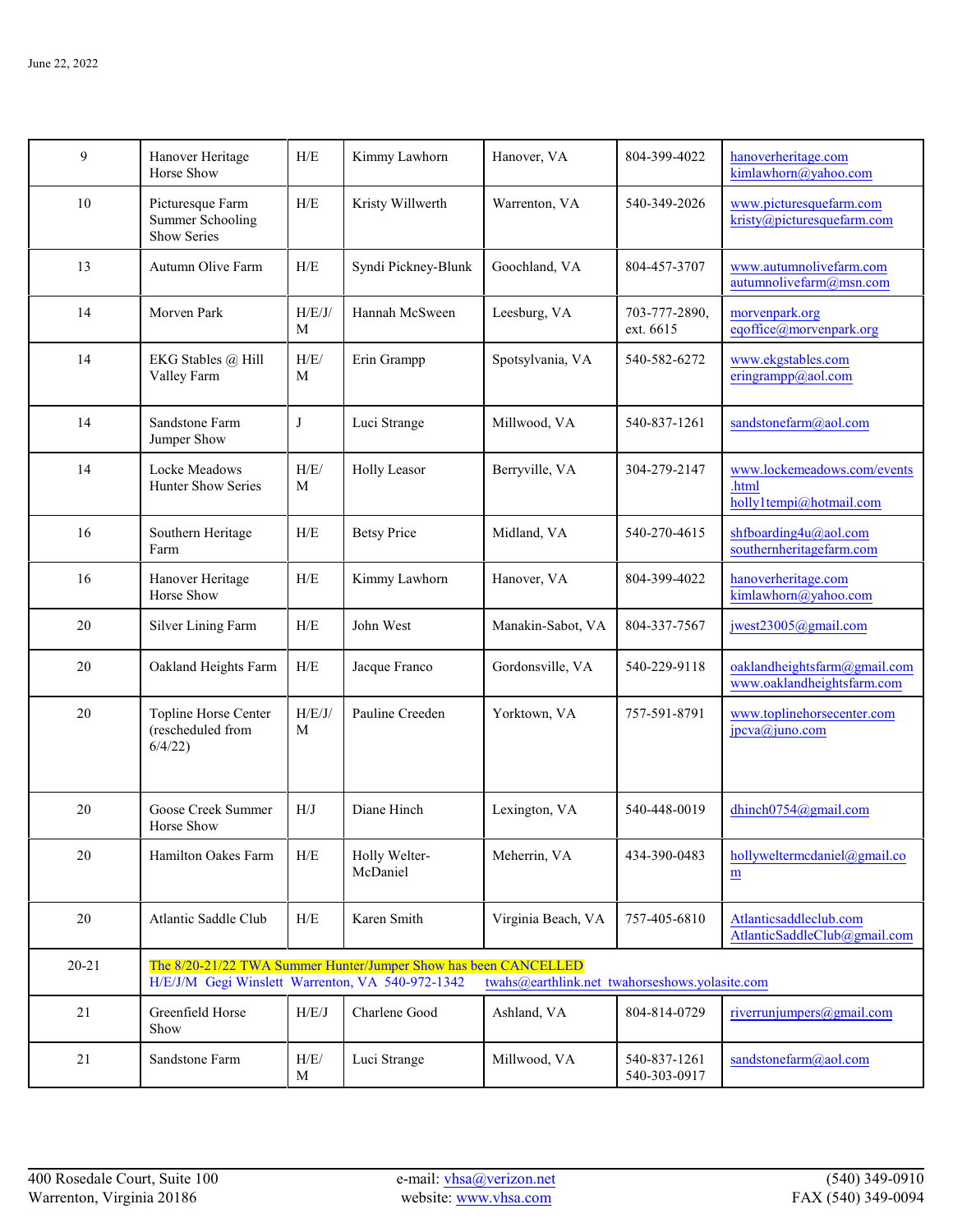| 21               | Brandywine Farms @<br>Keystone Acres<br>(rescheduled from<br>6/12/22                 | H/E         | Ariel Kinch,<br>Erica Radford                                                                                                                                                  | Chesterfield, VA   | 804-339-7884<br>804-822-5065 | brandywinefarmva@gmail.com                                  |
|------------------|--------------------------------------------------------------------------------------|-------------|--------------------------------------------------------------------------------------------------------------------------------------------------------------------------------|--------------------|------------------------------|-------------------------------------------------------------|
| 27               | Fox Pointe Farm                                                                      | H/E         | Colleen Seely                                                                                                                                                                  | Quinton, VA        | 804-263-5191                 | foxpointefarm@gmail.com                                     |
| 27               | Hazelwild Farm                                                                       | ${\rm H/E}$ | Teresa Seay                                                                                                                                                                    | Fredericksburg, VA | 540-891-7101                 | equestrian@hazelwildfarm.com<br>hazelwildfarm.com           |
| 27               | Turner Farm Events                                                                   | H           | Lara McPherson                                                                                                                                                                 | Great Falls, VA    | 703-608-9830                 | turnerfarmevents.org<br>lulu2mc@aol.com                     |
| 27               | Hidden Haven                                                                         | H/E/<br>М   | Lisa Powers<br>(Beckwith)                                                                                                                                                      | Doswell, VA        | 804-441-5206                 | hiddenhavenonline.com<br>springintothering@gmail.com        |
| 27               | Hamilton Oakes Farm                                                                  | H/E         | Holly Welter-<br>McDaniel                                                                                                                                                      | Meherrin, VA       | 434-390-0483                 | hollyweltermcdaniel@gmail.co<br>m                           |
| 27-28            | Memory's Hill                                                                        | H/E/<br>М   | Ashley Holsinger                                                                                                                                                               | Waynesboro, VA     | 540-383-6424                 | www.memoryshillstables.com<br>ashley@memoryshillstables.com |
| 27-28            | <b>VBHSA Cooler Show</b><br>@ Roseoldian Farm<br>(rescheduled from<br>$9/10 - 11/22$ | ${\rm H/E}$ | Amanda Abernethy                                                                                                                                                               | Virginia Beach, VA | 757-729-2733                 | equit8@hotmail.com                                          |
| 28               | Summerduck Run<br>Farm                                                               | ${\rm H/E}$ | Rosemary Thomas                                                                                                                                                                | Culpeper, VA       | 540-825-6177                 | summerduckrunfarm@gmail.co<br>m                             |
| 28               | Drew Taylor Horse<br>Show                                                            | ${\rm H/E}$ | Drew Taylor                                                                                                                                                                    | Keswick, VA        | 540-229-6156                 | drewtaylorinc@gmail.com<br>drewtaylorinc.com                |
| 28               | <b>CVSJA</b>                                                                         | J           | Kimberly Anderson                                                                                                                                                              | Manakin-Sabot, VA  | 804-337-7190                 | cvsjashows@gmail.com<br>cvsja.com                           |
| 28               |                                                                                      |             | The Southern Heritage Farm Horse Show (rescheduled from 6/12/22) has been CANCELLED<br>H/E Betsy Price Midland, VA 540-270-4615 shfboarding4u@aol.com southernheritagefarm.com |                    |                              |                                                             |
| <b>SEPTEMBER</b> |                                                                                      |             |                                                                                                                                                                                |                    |                              |                                                             |
| 3                |                                                                                      |             | The 9/3/22 Morven Park Horse Show has been CANCELLED<br>H/E/J/M Samantha Franklin Leesburg, VA 703-777-2890, ext. 6614 morvenpark.org sfranklin@morvenpark.org                 |                    |                              |                                                             |
| 3                | Four Oaks Farm                                                                       | H/E         | Aileen Ryalls                                                                                                                                                                  | Palmyra, VA        | 434-531-3366                 | www.FourOaksFarmVA.com                                      |
| 3                | Stonehouse Stables                                                                   | H/E         | Tara Best                                                                                                                                                                      | Toano, VA          | 757-566-0666                 | stonehousestables.com<br>tara@stonehousestables.com         |
| $\mathfrak{Z}$   | Topline Horse Center                                                                 | H/E/J/<br>М | Pauline Creeden                                                                                                                                                                | Yorktown, VA       | 757-591-8791                 | toplinehorsecenter.com<br>$jpcva(a)$ juno.com               |
| 10               | Autumn Olive Farm                                                                    | ${\rm H/E}$ | Syndi Pickney-Blunk                                                                                                                                                            | Goochland, VA      | 804-457-3707                 | www.autumnolivefarm.com<br>autumnolivefarm@msn.com          |
| 10               | Whitestone Farm                                                                      | ${\rm H/E}$ | Kathleen Bonner                                                                                                                                                                | Fredericksburg, VA | 540-840-5484                 | kandfbonner@verizon.net<br>whitestonefarmva.com             |
| $10\,$           | Willow Pond Farm                                                                     | ${\rm H/E}$ | Karen Greenwood                                                                                                                                                                | Toano, VA          | 757-532-4344                 | kegderby@gmail.com                                          |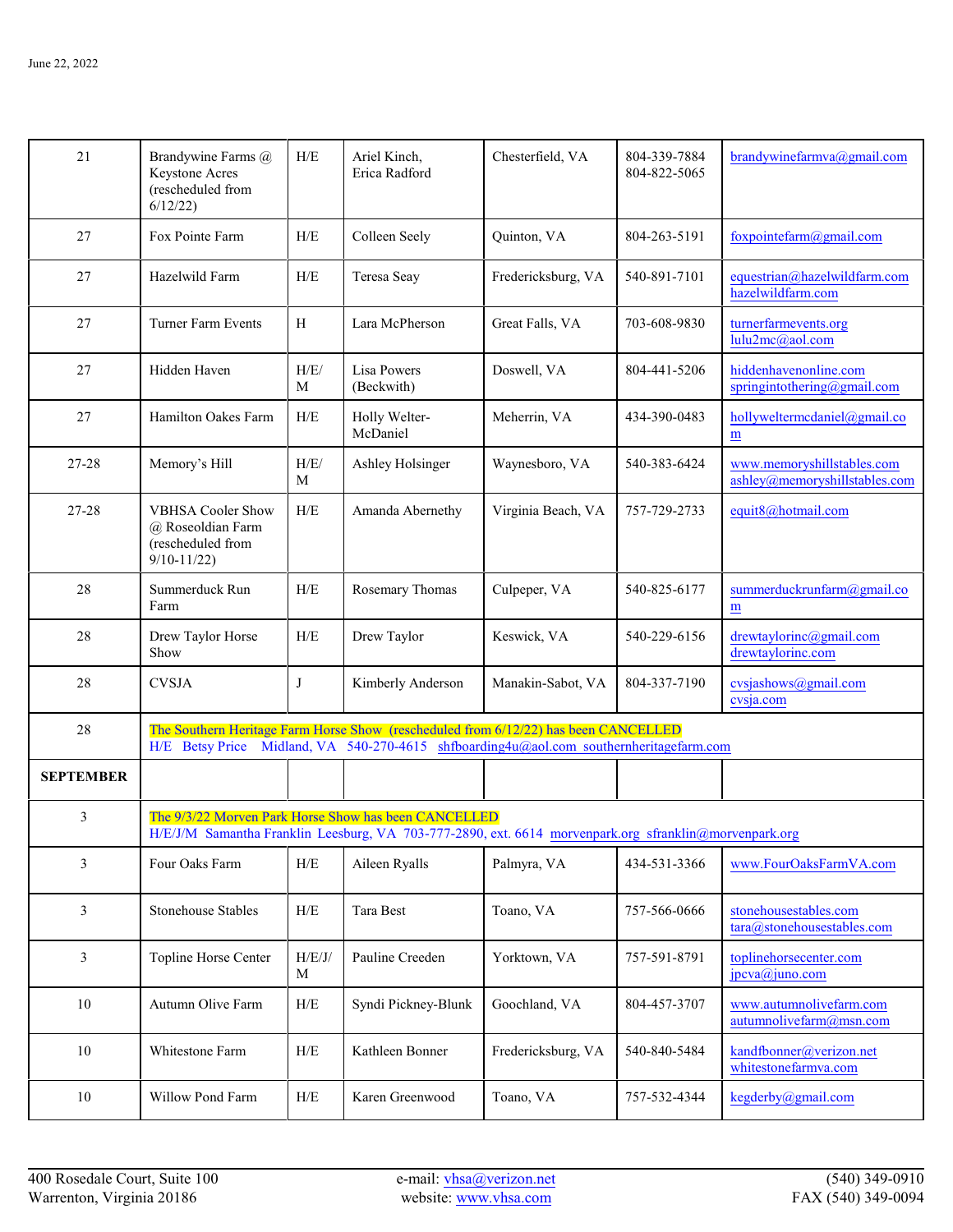| 10        | Turner Farm Events                                                                                                                  | H           | Lara McPherson            | Great Falls, VA    | 703-608-9830                 | turnerfarmevents.org<br>lulu2mc@aol.com                      |  |  |  |
|-----------|-------------------------------------------------------------------------------------------------------------------------------------|-------------|---------------------------|--------------------|------------------------------|--------------------------------------------------------------|--|--|--|
| 10        | Hanover Heritage<br>Horse Show                                                                                                      | H/E         | Kimmy Lawhorn             | Hanover, VA        | 804-399-4022                 | hanoverheritage.com<br>kimlawhorn@yahoo.com                  |  |  |  |
| $10 - 11$ | The VBHSA Cooler Show has been RESCHEDULED for 8/27-28/2022<br>H/E Whitney Brunner Virginia Beach, VA 757-641-4505 wbroo007@odu.edu |             |                           |                    |                              |                                                              |  |  |  |
| $10 - 11$ | Memory's Hill                                                                                                                       | H/E/<br>M   | Ashley Holsinger          | Waynesboro, VA     | 540-383-6424                 | www.memoryshillstables.com<br>ashley@memoryshillstables.com  |  |  |  |
| 11        | EKG Stables @ Hill<br>Valley Farm                                                                                                   | H/E/<br>M   | Erin Grampp               | Spotsylvania, VA   | 540-582-6272                 | www.ekgstables.com<br>eringrampp@aol.com                     |  |  |  |
| 11        | Red Gate Farm Hunter<br>Series                                                                                                      | H/E/<br>M   | Christine Vitkus          | Bluemont, Va       | 703-585-7586                 | www.redgatefarmva.com                                        |  |  |  |
| 11        | Sandstone Farm<br>Jumper Show                                                                                                       | J           | Luci Strange              | Millwood, VA       | 540-837-1261                 | sandstonefarm@aol.com                                        |  |  |  |
| 11        | CVSJA (Double<br><b>Jumper Points</b> )                                                                                             | J           | Kimberly Anderson         | Manakin-Sabot, VA  | 804-337-7190                 | cvsjashows@gmail.com<br>cvsja.com                            |  |  |  |
| 17        | Deep Run                                                                                                                            | H/E         | Shannon Kruep             | Manakin-Sabot, VA  | 804-337-0016                 | plumbrokehorses@aol.com                                      |  |  |  |
| 17        | Oakland Heights Farm                                                                                                                | H/E         | Jacque Franco             | Gordonsville, VA   | 540-229-9118                 | oaklandheightsfarm@gmail.com<br>www.oaklandheightsfarm.com   |  |  |  |
| 17        | Drinkwater Equestrian                                                                                                               | H/E         | Allison Drinkwater        | Williamsburg, VA   | 757-784-3531                 | drinkwaterequestrian@aol.com<br>drinkwaterequestrian.com     |  |  |  |
| 17        | Hamilton Oakes Farm                                                                                                                 | H/E         | Holly Welter-<br>McDaniel | Meherrin, VA       | 434-390-0483                 | hollyweltermcdaniel@gmail.co<br>${\bf m}$                    |  |  |  |
| 17        | Atlantic Saddle Club                                                                                                                | H/E         | Karen Smith               | Virginia Beach, VA | 757-405-6810                 | Atlanticsaddleclub.com<br>AtlanticSaddleClub@gmail.com       |  |  |  |
| 17        | Aunt Sis Memorial<br>Classic                                                                                                        | H           | Teresa Seay               | Fredericksburg, VA | 540-891-7101                 | hazelwildfarm.com<br>equestrian@hazelwildfarm.com            |  |  |  |
| $17 - 18$ | Gray Horse Farm                                                                                                                     | H/E/J       | Courtenay J. Baber        | Powhatan, VA       | 804-241-3377                 | www.grayhorsefarmvirginia.co<br>m<br>ghthorseshows@gmail.com |  |  |  |
| $18\,$    | Haverhill Farm                                                                                                                      | H/E         | Jessica Straus Boppe      | Ashland, VA        | 804-306-1034                 | hhfjas@gmail.com<br>haverhillfarm.com                        |  |  |  |
| 18        | Southern Heritage<br>Farm                                                                                                           | ${\rm H/E}$ | <b>Betsy Price</b>        | Midland, VA        | 540-270-4615                 | shfboarding4u@aol.com<br>southernheritagefarm.com            |  |  |  |
| 18        | Sandstone Farm                                                                                                                      | H/E/<br>M   | Luci Strange              | Millwood, VA       | 540-837-1261<br>540-303-0917 | sandstonefarm@aol.com                                        |  |  |  |
| 18        | <b>Brandywine Farms</b><br>@Keystone Acres                                                                                          | H/E         | Ariel Kinch               | Chesterfield, VA   | 804-339-7884                 | brandywinefarmva@gmail.com                                   |  |  |  |
| 24        | Randolph-Macon<br><b>Equestrian Center</b>                                                                                          | ${\rm H/E}$ | John West                 | Ashland, VA        | 804-337-7567                 | johnwest@rmc.edu                                             |  |  |  |
| 24        | Whippoorwil Farm                                                                                                                    | H/E/J       | Leigh Rigsby              | Shackelfords, VA   | $(804) 286 -$<br>2504        | whippoorwillfarm.net<br>rde2n@gmail.com                      |  |  |  |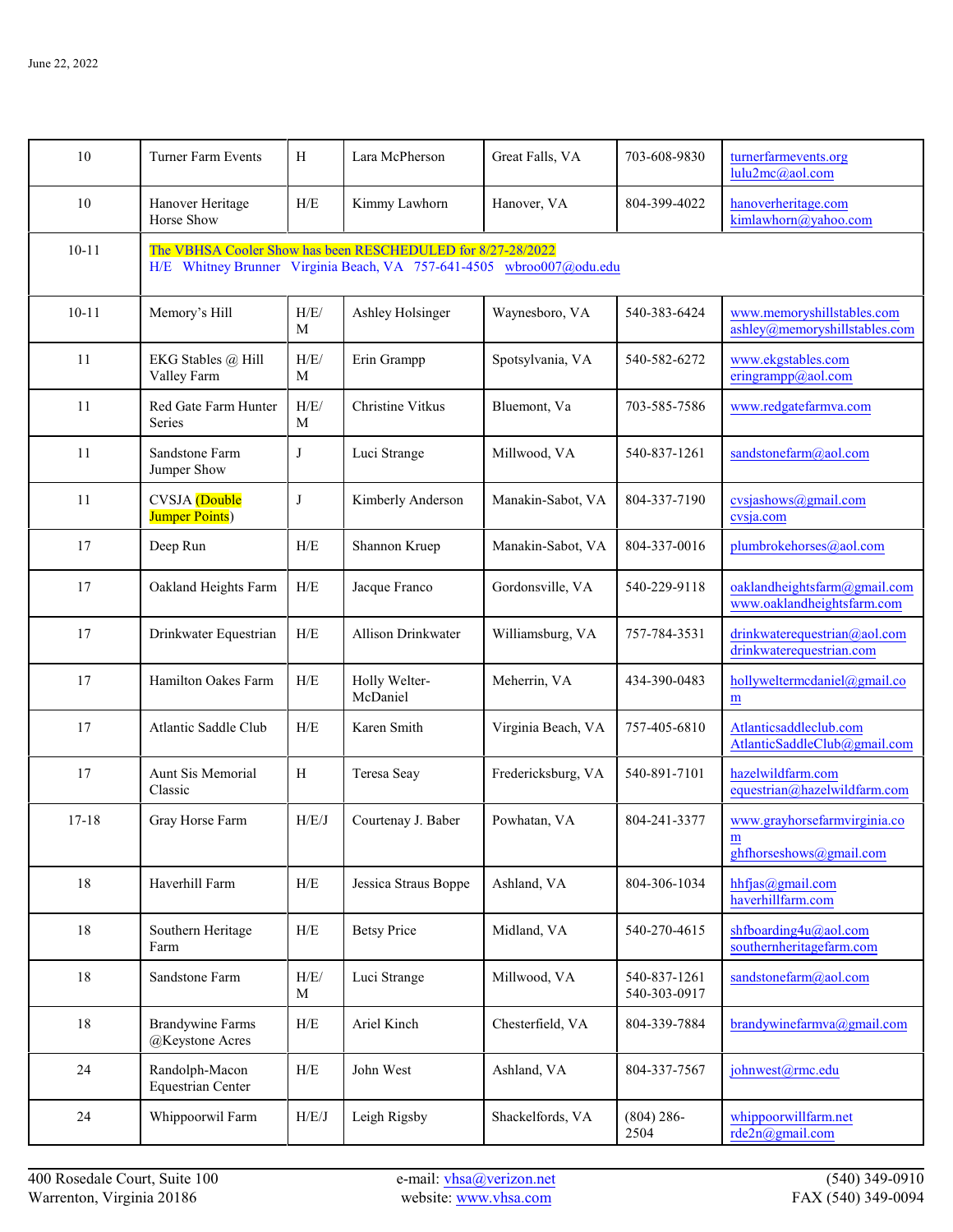| 24             | Locke Meadows<br>Hunter Show Series           | H/E/<br>M   | <b>Holly Leasor</b>     | Berryville, VA      | 304-279-2147          | www.lockemeadows.com/events<br>.html<br>holly1tempi@hotmail.com |
|----------------|-----------------------------------------------|-------------|-------------------------|---------------------|-----------------------|-----------------------------------------------------------------|
| 24-25          | <b>TWA Summer</b><br>Hunter/Jumper Show       | H/E/J/<br>M | Gegi Winslett           | Warrenton, VA       | 540-972-1342          | twahs@earthlink.net<br>twahorseshows.yolasite.com               |
| 25             | Summerduck Run<br>Farm                        | H/E         | Rosemary Thomas         | Culpeper, VA        | 540-825-6177          | summerduckrunfarm@gmail.co<br>$\underline{\mathbf{m}}$          |
| 25             | <b>Brookhill Horse Show</b><br>Series         | H/E         | Stephen Bickers         | Charlottesville, VA | 434-906-8378          | stephen.s.bickers@gmail.com                                     |
| 25             | Greenfield Horse<br>Show                      | H/E/J       | Charlene Good           | Ashland, VA         | 804-814-0729          | riverrunjumpers@gmail.com                                       |
| 25             | Woodpecker Farm                               | H/E         | <b>Beth Linton</b>      | Woodford, VA        | 540-625-5581          | www.woodpeckerfarm.com<br>beth@woodpeckerfarm.com               |
| <b>OCTOBER</b> |                                               |             |                         |                     |                       |                                                                 |
| 1              | Autumn Olive Farm                             | H/E         | Syndi Pickney-Blunk     | Goochland, VA       | 804-457-3707          | www.autumnolivefarm.com<br>autumnolivefarm@msn.com              |
| 1              | Silver Lining Farm                            | H/E         | John West               | Manakin-Sabot, VA   | 804-337-7567          | jwest23005@gmail.com                                            |
| $\mathbf{1}$   | Fox Ridge Farm                                | H/E         | Yvette Hume             | Smithfield, VA      | 757-880-0216          | foxridge7@gmail.com                                             |
| $\mathbf{1}$   | West Neck Creek<br><b>Equestrian Center</b>   | H/E         | Mederise Lake<br>Carter | Virginia Beach, VA  | 757-646-6885          | mederise@cox.net                                                |
| 1              | Hazelwild Farm<br>(rescheduled from<br>4/3/22 | H/E         | Teresa Seay             | Fredericksburg, VA  | 540-891-7101          | equestrian@hazelwildfarm.com<br>hazelwildfarm.com               |
| 1              | Topline Horse Center                          | H/E/J/<br>M | Pauline Creeden         | Yorktown, VA        | 757-591-8791          | toplinehorsecenter.com<br>jpcva@juno.com                        |
| $\overline{2}$ | Red Gate Farm Hunter<br>Series                | H/E/<br>M   | Christine Vitkus        | Bluemont, Va        | 703-585-7586          | www.redgatefarmva.com                                           |
| 2              | Lake of the Woods                             | H/E         | <b>Bridget Hutchens</b> | Locust Grove, VA    | 540-972-2238          | bhutchens@lowa.org<br>lowa.org                                  |
| 2              | Southern Heritage<br>Farm                     | ${\rm H/E}$ | <b>Betsy Price</b>      | Midland, VA         | 540-270-4615          | shfboarding4u@aol.com<br>southernheritagefarm.com               |
| $\overline{2}$ | Orange County Fair<br>Horse Show              | H/E         | Drew Taylor             | Orange, VA          | 540-229-6156          | drewtaylorinc@gmail.com<br>drewtaylorinc.com                    |
| 8              | Four Oaks Farm                                | ${\rm H/E}$ | Aileen Ryalls           | Palmyra, VA         | 434-531-3366          | www.FourOaksFarmVA.com                                          |
| 8              | Whitestone Farm                               | H/E         | Kathleen Bonner         | Fredericksburg, VA  | 540-840-5484          | kandfbonner@verizon.net<br>whitestonefarmva.com                 |
| $\,$ 8 $\,$    | Whippoorwil Farm                              | H/E/J       | Leigh Rigsby            | Shackelfords, VA    | $(804) 286 -$<br>2504 | whippoorwillfarm.net<br>rde2n@gmail.com                         |
| 8              | Atlantic Saddle Club                          | ${\rm H/E}$ | Karen Smith             | Virginia Beach, VA  | 757-405-6810          | Atlanticsaddleclub.com<br>AtlanticSaddleClub@gmail.com          |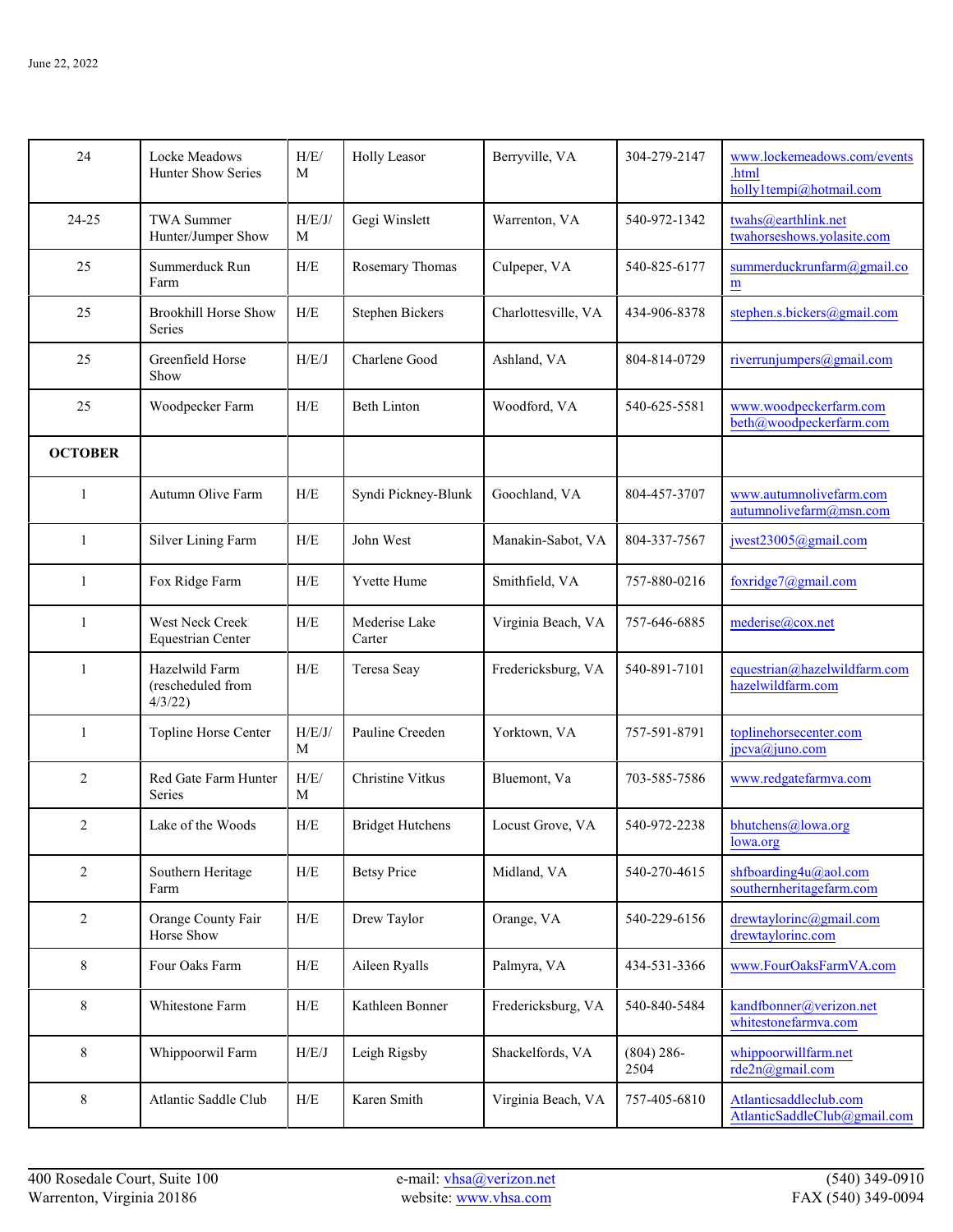| $8-9$ | <b>TWA Summer</b><br>Hunter/Jumper Show              | H/E/J/<br>M | Gegi Winslett      | Warrenton, VA       | 540-972-1342                 | twahs@earthlink.net<br>twahorseshows.yolasite.com               |
|-------|------------------------------------------------------|-------------|--------------------|---------------------|------------------------------|-----------------------------------------------------------------|
| 9     | EKG Stables @ Hill<br>Valley Farm                    | H/E/<br>M   | Erin Grampp        | Spotsylvania, VA    | 540-582-6272                 | www.ekgstables.com<br>eringrampp@aol.com                        |
| 9     | Sandstone Farm                                       | H/E/<br>M   | Luci Strange       | Millwood, VA        | 540-837-1261<br>540-303-0917 | sandstonefarm@aol.com                                           |
| 9     | <b>Hunter Lane Stables</b>                           | H/E         | Elaine Wilson      | N. Chesterfield, VA | 804-743-1986                 | ewilson@verizon.net                                             |
| 9     | <b>CVSJA</b>                                         | J           | Kimberly Anderson  | Manakin-Sabot, VA   | 804-337-7190                 | cvsjashows@gmail.com<br>cvsja.com                               |
| 15    | <b>Turner Farm Events</b>                            | H           | Lara McPherson     | Great Falls, VA     | 703-608-9830                 | turnerfarmevents.org<br>lulu2mc@aol.com                         |
| 15    | Willow Pond Farm                                     | H/E         | Karen Greenwood    | Toano, VA           | 757-532-4344                 | kegderby@gmail.com                                              |
| 15    | CP Horse Show                                        | H/E         | Clyde Poarch       | Manakin-Sabot, VA   | 804-720-0142                 | edgewoodone@aol.com                                             |
| 16    | Fox Pointe Farm                                      | H/E         | Colleen Seely      | Quinton, VA         | 804-263-5191                 | foxpointefarm@gmail.com                                         |
| 16    | Hazelwild Farm                                       | H/E         | Teresa Seay        | Fredericksburg, VA  | 540-891-7101                 | equestrian@hazelwildfarm.com<br>hazelwildfarm.com               |
| 16    | Sandstone Farm<br>Jumper Show                        | J           | Luci Strange       | Millwood, VA        | 540-837-1261                 | sandstonefarm@aol.com                                           |
| 16    | Locke Meadows<br>Hunter Show Series                  | H/E/<br>M   | Holly Leasor       | Berryville, VA      | 304-279-2147                 | www.lockemeadows.com/events<br>.html<br>holly1tempi@hotmail.com |
| 16    | Central VA Horse<br>Show Classic @<br>Haverhill Farm | H/E         | Jess Boppe         | Ashland, VA         | 804-306-1049                 | haverhillfarm.com<br>carolehlt@aol.com                          |
| 22    | Silver Lining Farm                                   | H/E         | John West          | Manakin-Sabot, VA   | 804-337-7567                 | jwest23005@gmail.com                                            |
| 22    | Topline Horse Center<br>(Rescheduled from<br>2/5/22  | H/E/J/<br>M | Pauline Creeden    | Yorktown, VA        | 757-591-8791                 | www.toplinehorsecenter.com<br>jpcva@juno.com                    |
| 22    | Hanover Heritage<br>Horse Show                       | H/E         | Kimmy Lawhorn      | Hanover, VA         | 804-399-4022                 | hanoverheritage.com<br>kimlawhorn@yahoo.com                     |
| 22    | Sprouse's Corner<br>Ranch Open Horse<br>Show Series  | H/E         | LaRue Dowd         | Buckingham, VA      | 434-983-8181                 | www.sprousescornerranch.com<br>laruelanes@yahoo.com             |
| 22    | Drinkwater Equestrian                                | H/E         | Allison Drinkwater | Williamsburg, VA    | 757-784-3531                 | drinkwaterequestrian@aol.com<br>drinkwaterequestrian.com        |
| 22    | Atlantic Saddle Club                                 | ${\rm H/E}$ | Karen Smith        | Virginia Beach, VA  | 757-405-6810                 | Atlanticsaddleclub.com<br>AtlanticSaddleClub@gmail.com          |